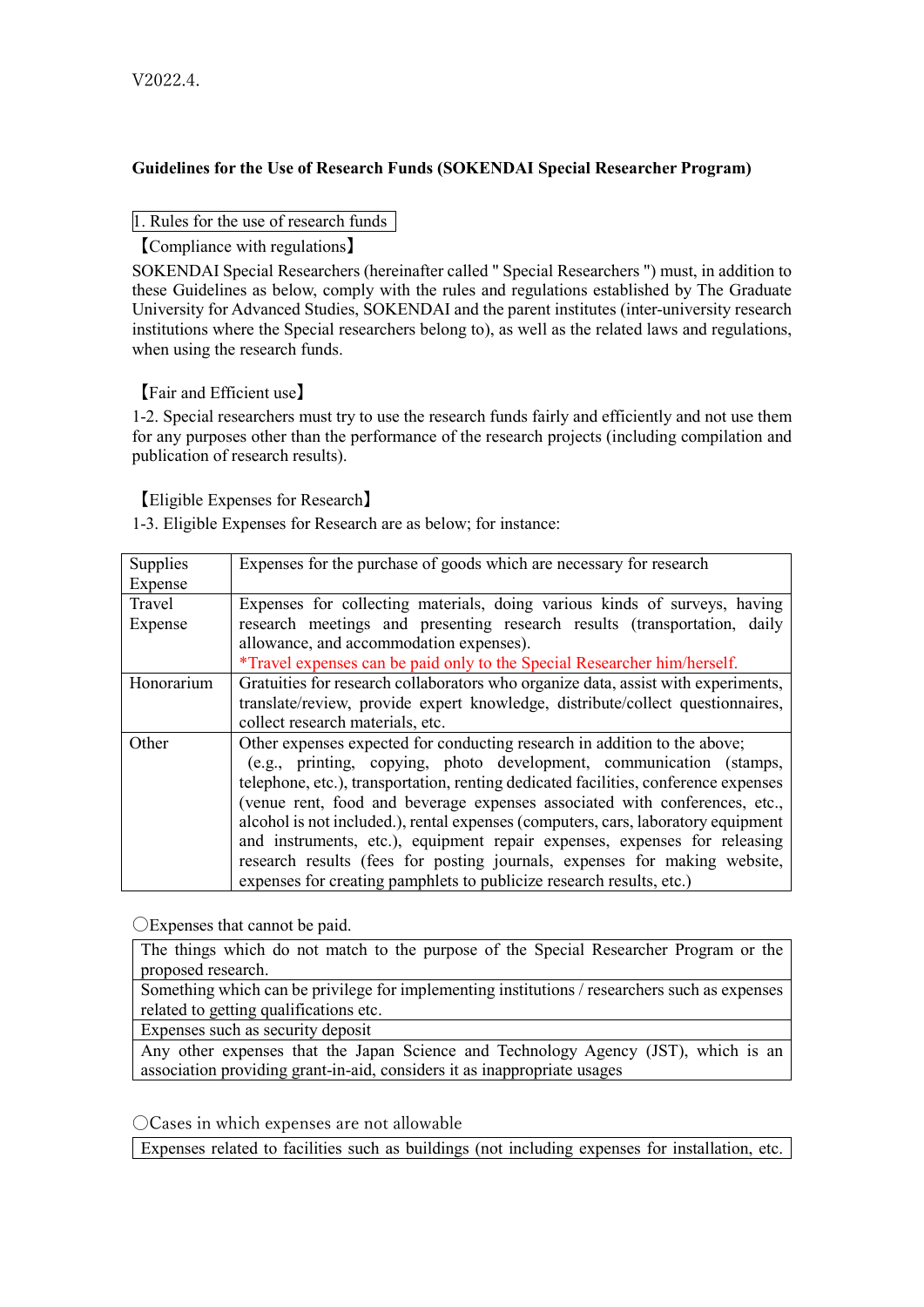| which is necessary for the introduction of research equipment)                          |  |  |
|-----------------------------------------------------------------------------------------|--|--|
| Expenses for handling accidents and disasters occurred during conducting research       |  |  |
| Common equipment for living (such as kettle, vacuum cleaner, etc.)                      |  |  |
| Procuring books for self-development like English conversation books and equipment etc. |  |  |
| Something like liquid nitrogen and gases that cannot be separated from other research   |  |  |
| Travel expenses which has something unclear to do with the proposed research            |  |  |
| Purchase of books which necessity is unclear                                            |  |  |
| Participation in conferences or symposiums fees which contents are unclear              |  |  |
| Utility bills which estimation basis is unclear                                         |  |  |
| Expenses which the date of expenditure or the payee is unclear                          |  |  |
| Transfer processing which causes and contents are unclear etc                           |  |  |

【Points to take note for each expenses】

1-4. Supplies Expense

〇Combined purchases with other expenses

(1) In the case that the research expenses are used for the execution of the proposed research by adding other expenses (except for expenses restricted to the use of them) to the research ones.

(2) If the research facilities and equipment are necessary and also you can secure the enough time for the use in order to accomplish your research goals, it is allowed to purchase in combination with other competitive research expenses only under the requirements as below.

The cost must be combined with the funds that do not interfere in combination with the research expenditures of this project

The purchase cost must be classified based on the burden ratio that can be explained reasonably. The total must be a sum of funds distributed to the parent institutes where the Special Researchers belong to or those who are belong to SOKENDAI

**However, if you would like to purchase research equipment or devices which exceed 500,000 yen even in combination with other expenses, please consult with the offices in charge beforehand (the same applies to disposal).**

〇Shared use of research facilities and equipment

From the perspective of efficient management of research funds and use of research facilities and equipment, it is allowed to share to use research facilities and equipment purchased with these project funds only under the following requirements.

To be used for other research, etc. conducted by SOKENDAI or parent institutes as long as they do not interfere with the implementation of the research.

You must deal with appropriately when making it clear cost burden such as repairing fees when the shared research facilities and equipment are damaged between researchers who are supposed to use them and utility bills. It is allowed to charge the cost burden to the researchers, which is equivalent to the actual cost.

※Note: Reagents, materials, etc. except for research facilities and equipment are ineligible.

〇Remodeling and repairing fees for research facilities and equipment

Remodeling cost of research facilities and equipment which fall into the category of "capital expenditure" under the Corporate Tax Law should be allocated in "goods cost", then improvement and repairing cost that do not fall into the category of "capital expenditure" should be allocated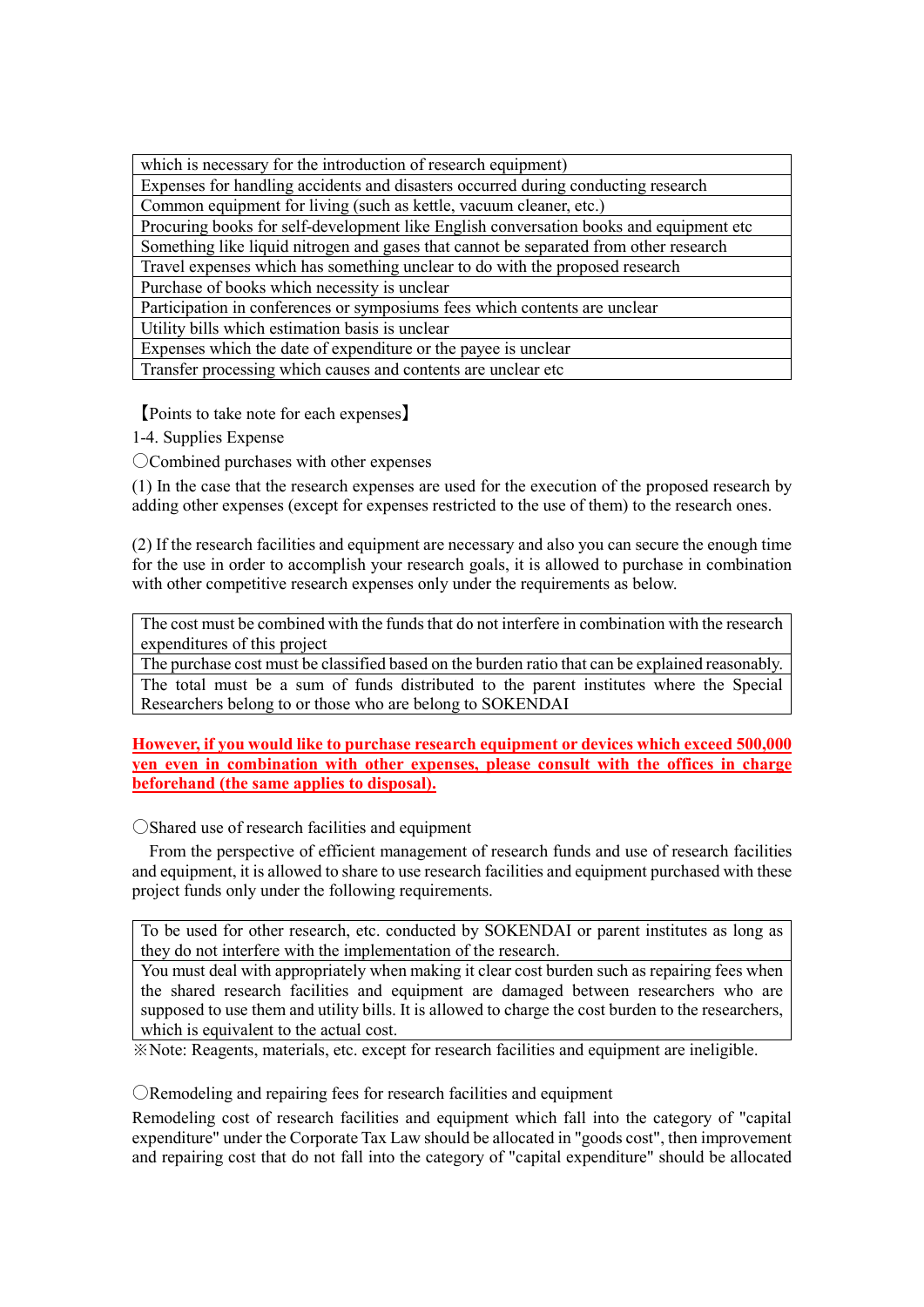#### in "others".

Remodeling of existing research facilities and equipment owned by the implementing institutions can be included in the research expenses if it is directly necessary and essential for the research. Repairing costs can be covered only where the repair is necessary within normal use. If this is caused by the user's negligence, it is not allowed to be allocated as research expenses.

### 〇Property rights for goods

Generally, the property of goods acquired with research funds belongs to the parent institutes. However, items with an acquisition amount of 500,000 yen or more (including tax) and which useful life is one year or more (hereinafter called "acquired property") will be transferred to SOKENDAI after the end of the reference year.

#### 1-5. Travel expense

〇The basis for calculation of travel expenses should be met the travel expense regulations of SOKENDAI or the parent institutes.

## 〇Combined use with other expenses

(1) In the case that the research expenses are used for the execution of the proposed research by adding other expenses (except for expenses restricted to the use of them) to the research ones.

(2) In the case of one business trip combined for both the research of this project and other competitive research expenses, and if the expenses can be properly separated between them, this is allowed.

#### 1-6. Other

| Conferences<br>which food and<br>beverage cost<br>can be allocated | The meetings must be related to research directly (including workshop and<br>symposium) such as presentations for research result done by special<br>researchers, also participated by outside researchers.<br>Regular research meetings held only by researchers within the project are<br>ineligible.  |
|--------------------------------------------------------------------|----------------------------------------------------------------------------------------------------------------------------------------------------------------------------------------------------------------------------------------------------------------------------------------------------------|
| Consideration                                                      | Conference expenses for co-hosted meetings with other research institutes,<br>academic conferences, etc. should be separated and allocated<br>appropriately.<br>Make sure that social gathering expenses paid by the researchers when<br>joining conferences, etc. are ineligible for research expenses. |

#### 〇Expenses which can be allocated as conferences cost

〇Cost for the use of research facilities and equipment owned by the parent institutes

Cost for the use of research facilities and equipment owned by SOKENDAI or the parent institutes that are directly used for research can be covered by research funds if a reasonable use fee is imposed according to the rules and regulations of each institution.

〇Maintenance cost for research facilities and equipment, etc.

As long as the maintenance cost are for research facilities and equipment that are directly necessary for the research, even if they are already existed, which are owned by SOKENDAI or the parent institutes, they can be covered by the research expenses.

Additionally, maintenance cost for research facilities and equipment that are used together by the research in question and other research, etc. can be covered by the research funds if they are